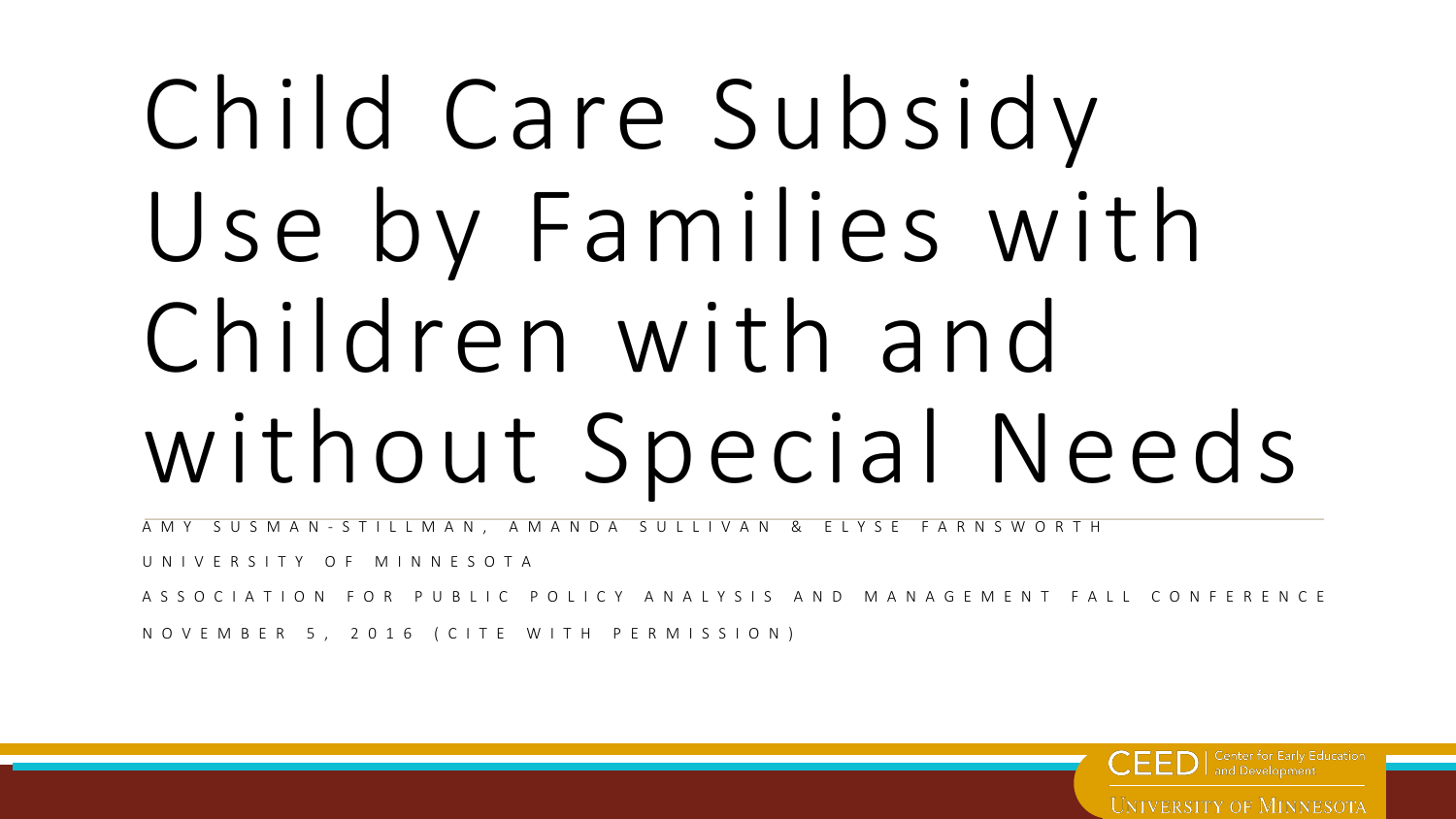#### Research Questions

Do low-income children with and without special needs have different rates of subsidized care throughout early childhood?

What child, family and geographic characteristics predict subsidized care among low-income children with special needs as infants, toddlers, and preschoolers?

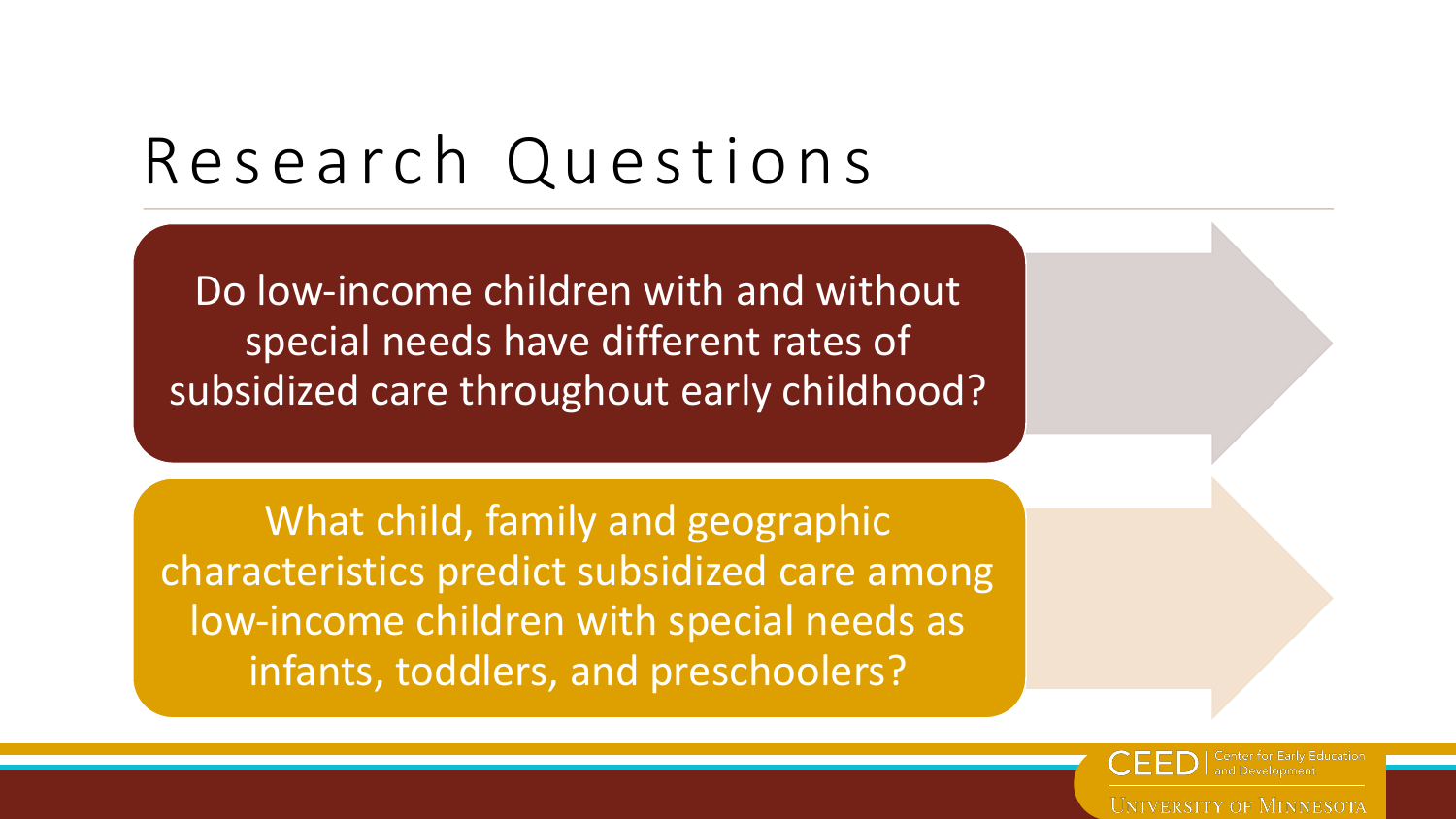### Conclusions

Yes. Compared to subsidy-eligible children who do not have special needs, subsidy-eligible children with special needs are significantly less likely to use child care subsidies.

In our data set, we found few consistent predictors of subsidy use for families with children with special needs across infancy, toddlerhood, and preschool. 

**UNIVERSITY OF MINNESOTA** 

• Single consistent predictor was marital status.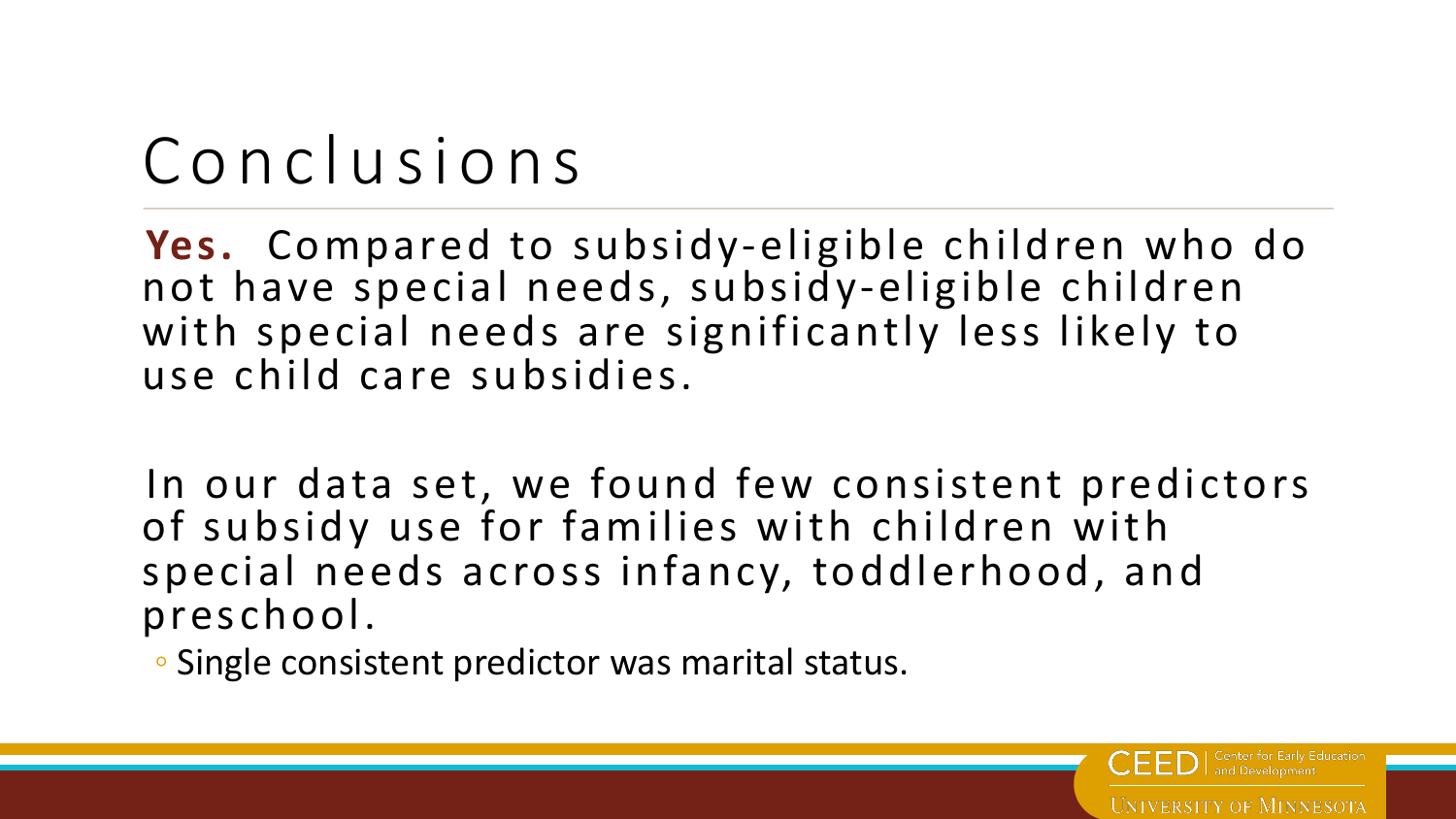#### Policy Implications

CCDBG Reauthorization of 2014 increases the focus on children with special needs

Use of Quality Rating and Improvement Systems (QRIS) to increase training for providers and consumer education for parents

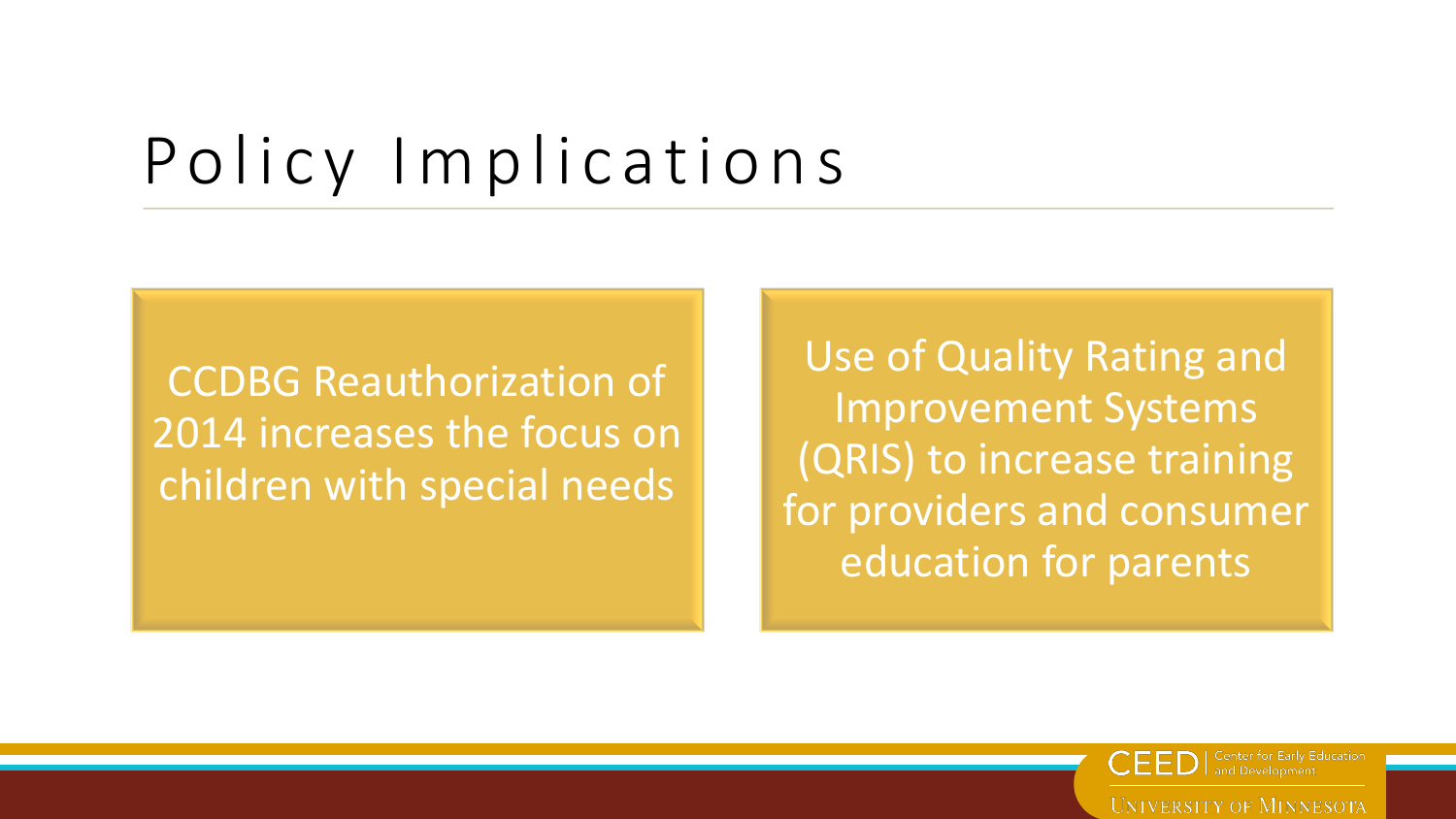#### Theoretical and Practice Rationale



#### Challenges of accessing high quality care for children with special needs



**Center for Early Education**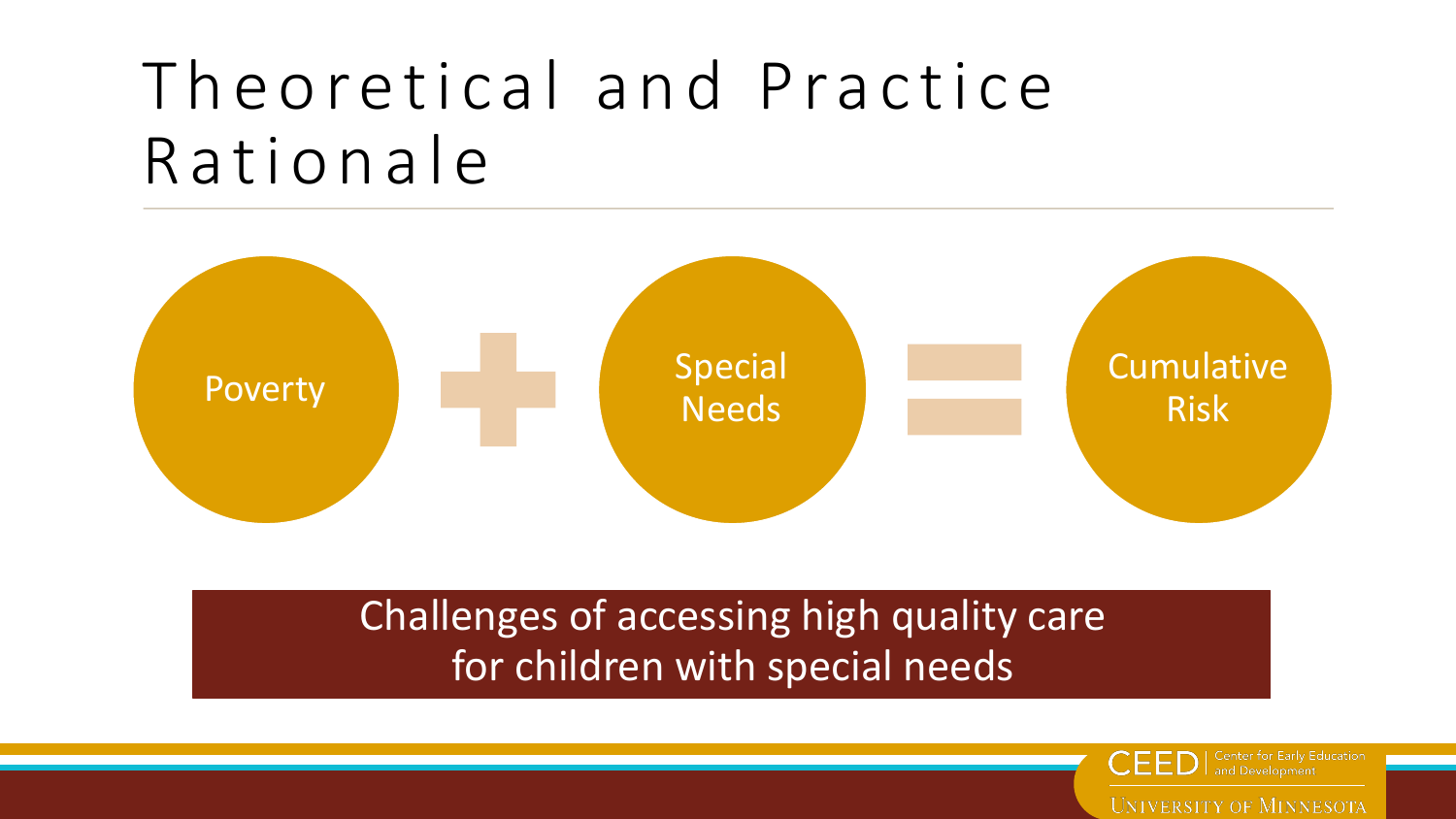### Method: Data Source and Analytic Sample

## Data Source

- Early Childhood Longitudinal Study -Birth Cohort (ECLS-B)
- Nationally-representative dataset of children born in US in 2001

Analytic Sample

- Children eligible for subsidies
- Estimated 1,092,650 to 1,496,550 children throughout early childhood (unweighted  $n = 2,350$  to 4,050)

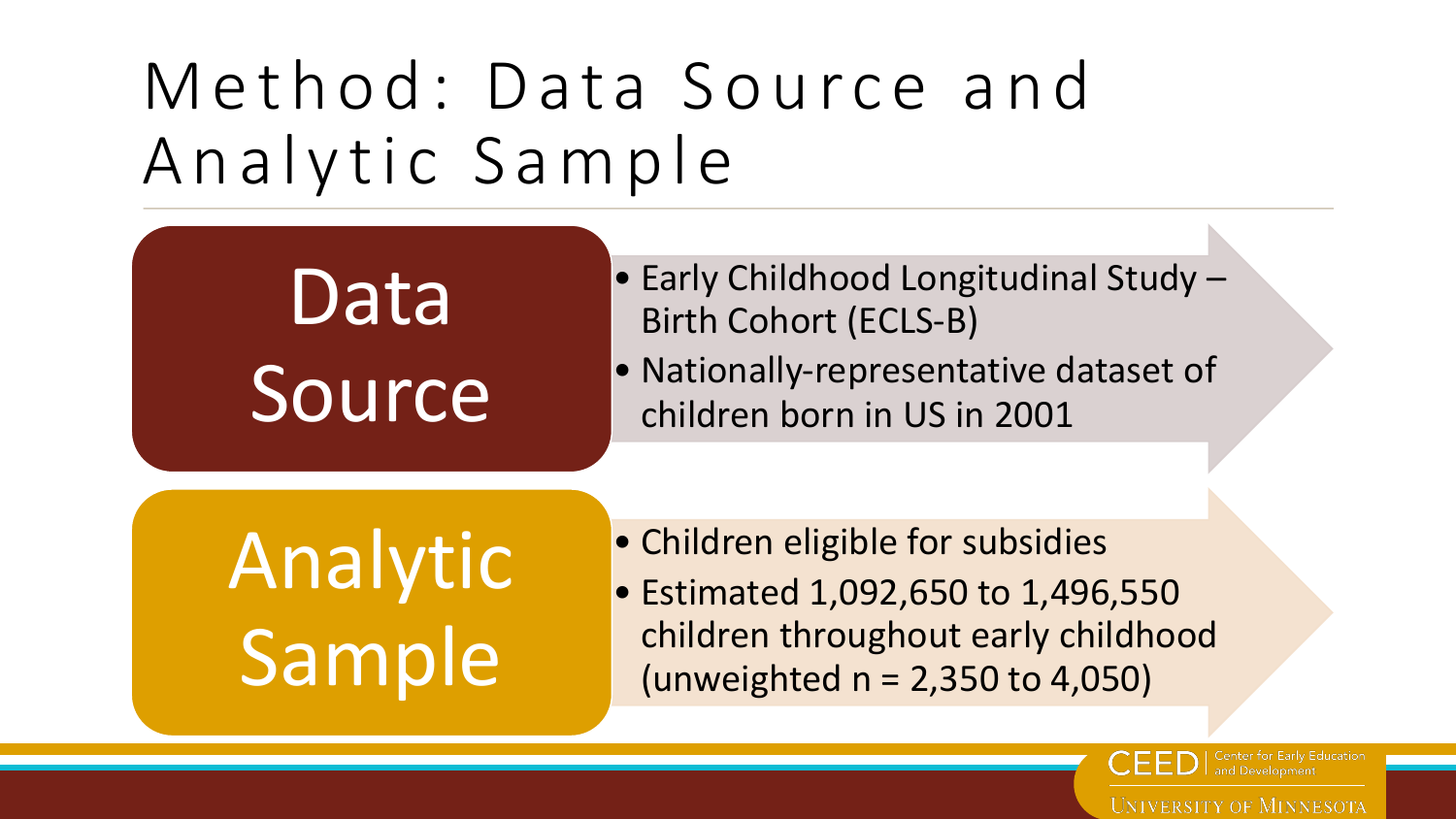### Study Variables



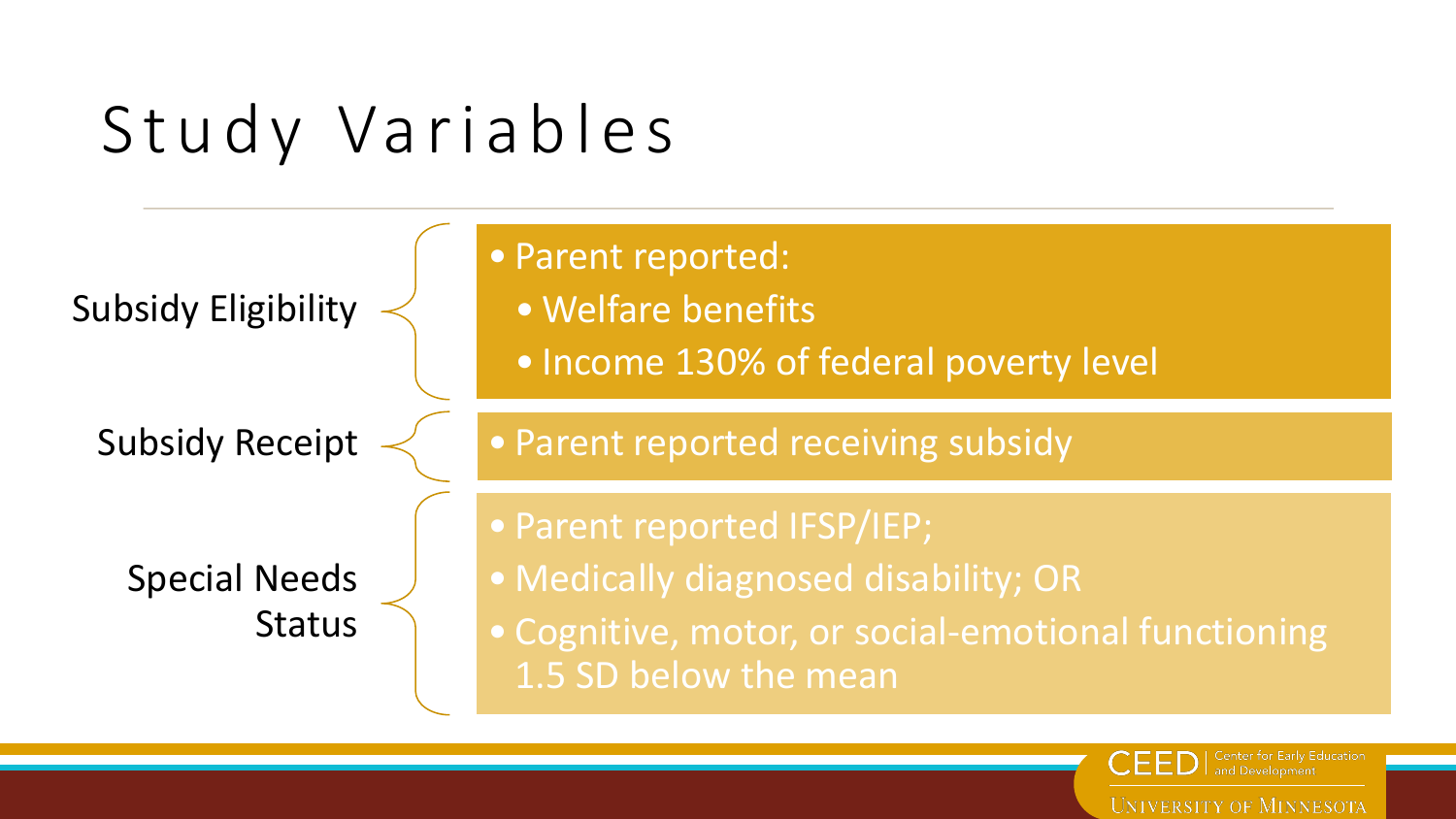### Ecological Predictors of Subsidy Use

#### Child

• Race, Gender

#### Family

• Maternal Education, Maternal Work Status, Home Language, Marital Status, Number of Siblings, Maternal Age, Receipt of Public Assistance

#### Geographic

• Urbanicity, Census Region

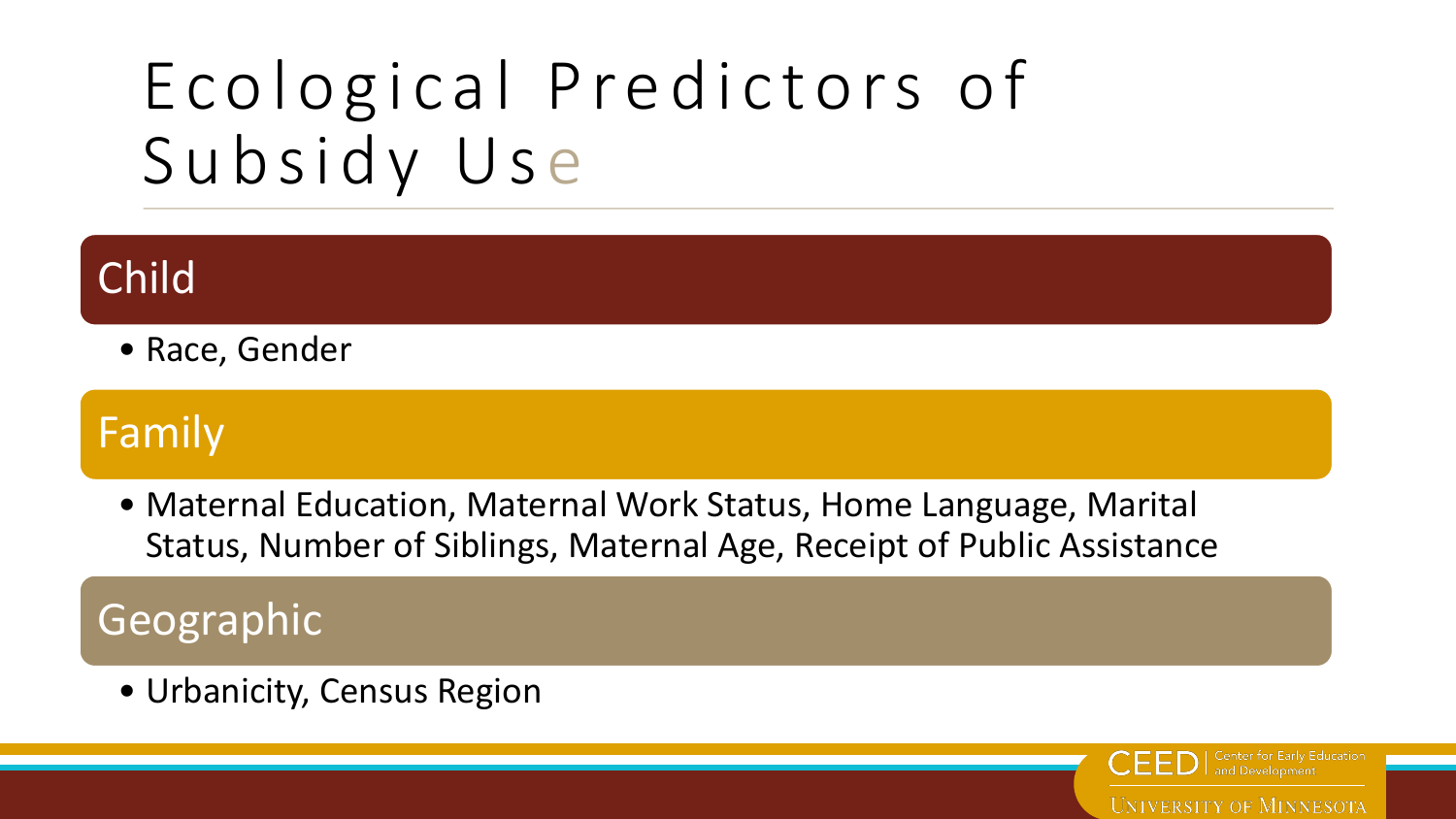#### Results: Rates of Subsidy Use

#### Significant differences in rates of subsidy use between children with and without special needs

- Children with special needs use subsidies at significantly lower rates than their peers without disabilities
- Greatest differences in preschool

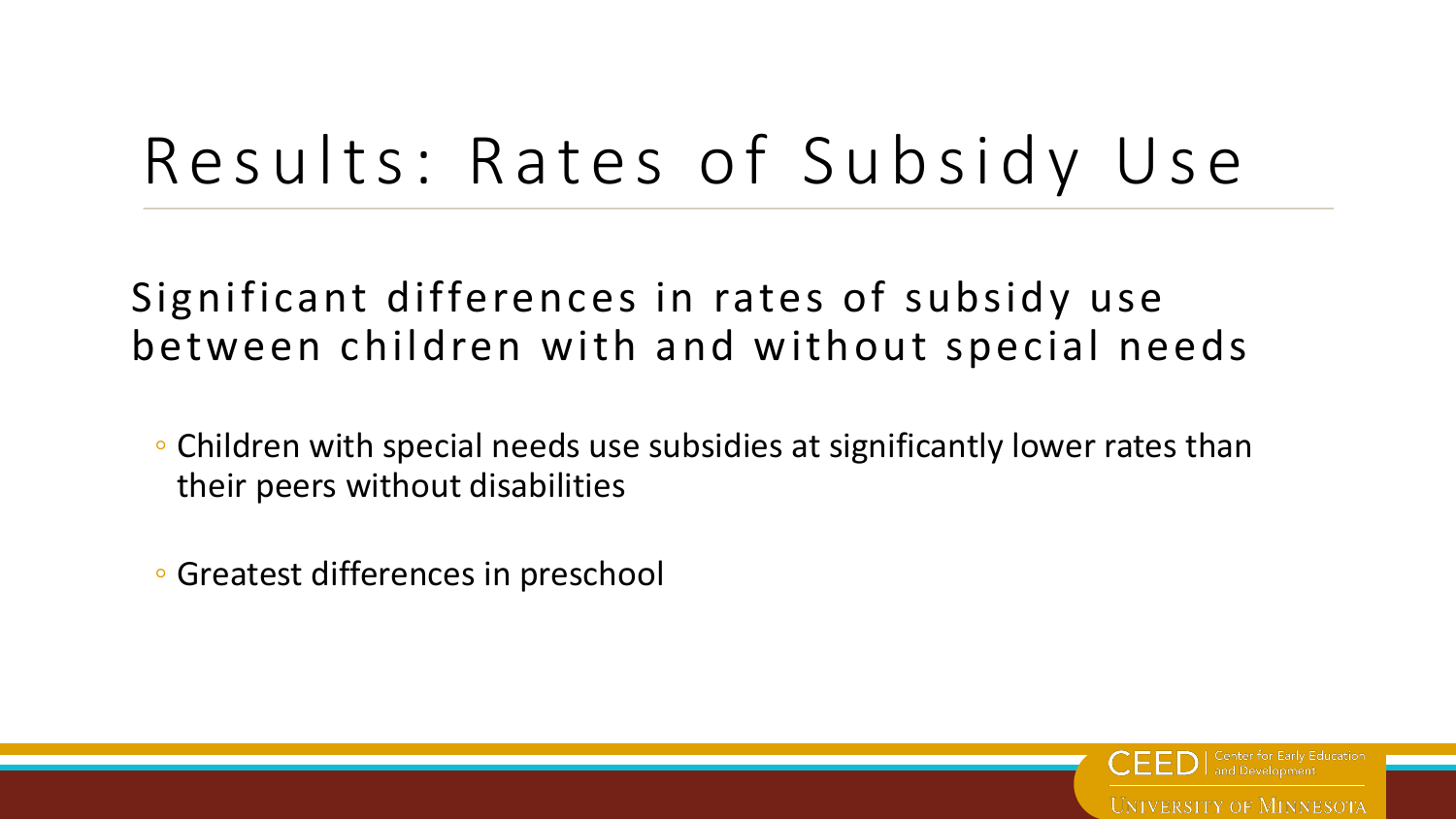#### Results: Predictors of Subsidy Use

|                                       | Infancy | <b>Toddlerhood</b> | <b>Preschool</b> |
|---------------------------------------|---------|--------------------|------------------|
| Race                                  | X       |                    |                  |
| <b>Maternal Education</b>             |         | X                  |                  |
| <b>Maternal Work</b><br><b>Status</b> |         | X                  | X                |
| # of Siblings                         |         | X                  |                  |
| <b>Marital Status</b>                 | X       | X                  | X                |
| <b>Maternal Age</b>                   | X       |                    |                  |



and Development